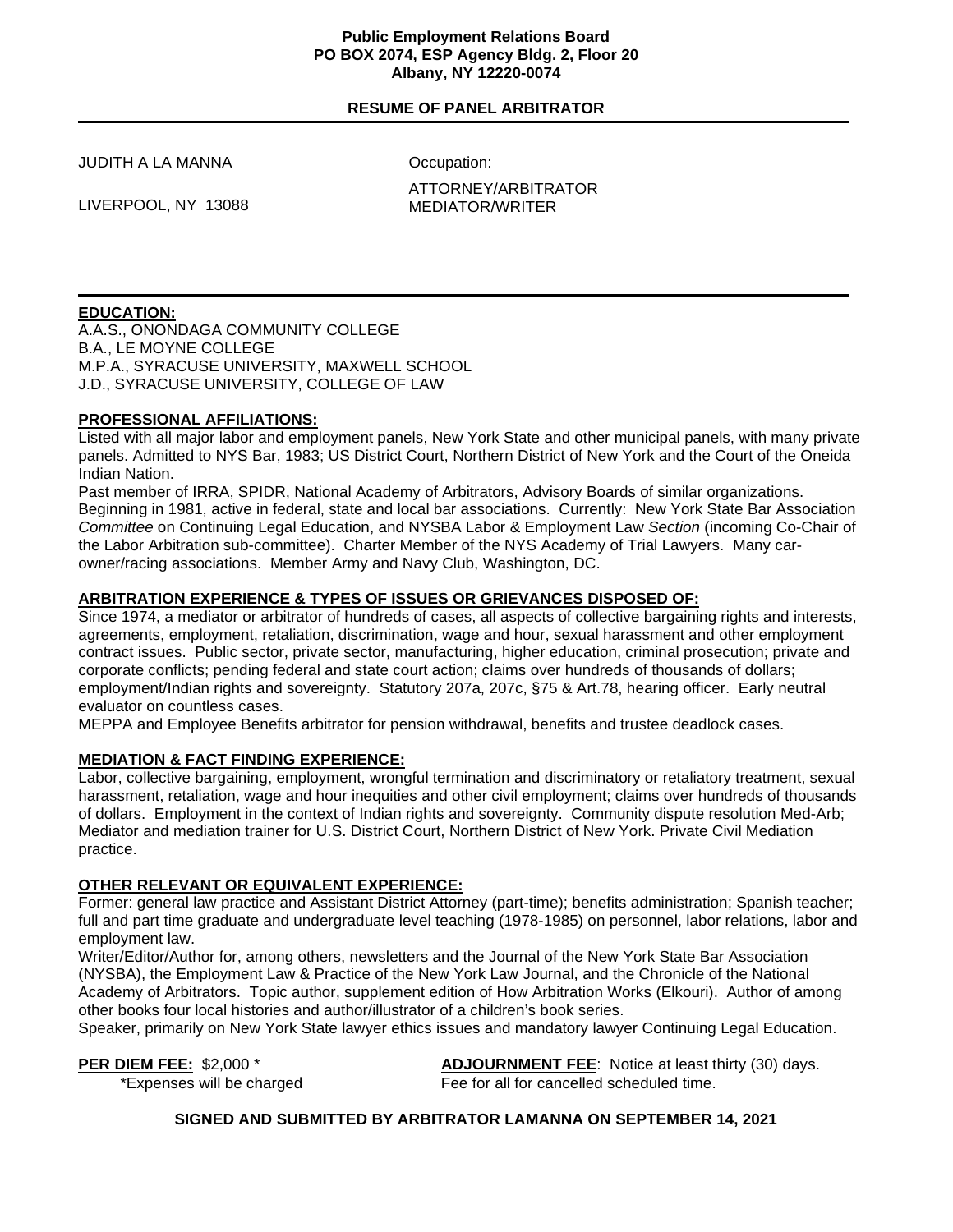### **Public Employment Relations Board PO BOX 2074, ESP Agency Bldg. 2, Floor 20 Albany, NY 12220-0074**

## **BILLING DISCLOSURE STATEMENT**

### ARBITRATOR'S NAME: **JUDITH A LA MANNA**

The following is a description of my fees and expenses:

- A) HEARING TIME.
	- (1) My per diem is **\$2,000** for a hearing day.
	- (2) If a hearing day exceeds \_**8**\_ hours, I may charge:

a second full per diem a prorated per diem

- no additional charge **X** other (describe) see #3
- (3) Additional comments: per hour charge for additional time may be imposed.
- B) STUDY TIME.
	- (1) I charge **\$pro-rata of daily** for each hour spent in preparation of the opinion and award.
	- (2) This charge **n/a** will will not be prorated for partial days devoted to such preparation.
	- (3) Additional comments:

### C) TRAVEL TIME AND EXPENSES.

(1) When travel time plus hearing time exceeds \_\_\_\_\_ hours in a calendar day:

Not applicable (no additional charge)

\_\_**X**\_ I charge as follows (describe): \$pro-rata of daily for travel time if over 2 hours, or if lengthened hearing day/s.

(2) I charge for actual, travel-related expenses incurred in connection with the case \_**X**\_\_YES \_\_\_\_ NO.

Where appropriate, a mileage charge for auto travel will be billed at:

- **X** Prevailing IRS rate **With Containers** Other (describe):
- (3) When the scheduled hearing day(s) requires an overnight stay:
	- <sub>\_\_\_</sub> There is no charge, other than for lodging and subsistence.

\_\_**X** \_ I charge as follows (describe): FOR LODGING, MEALS AND TRAVEL TIME

(4) Additional Comments: